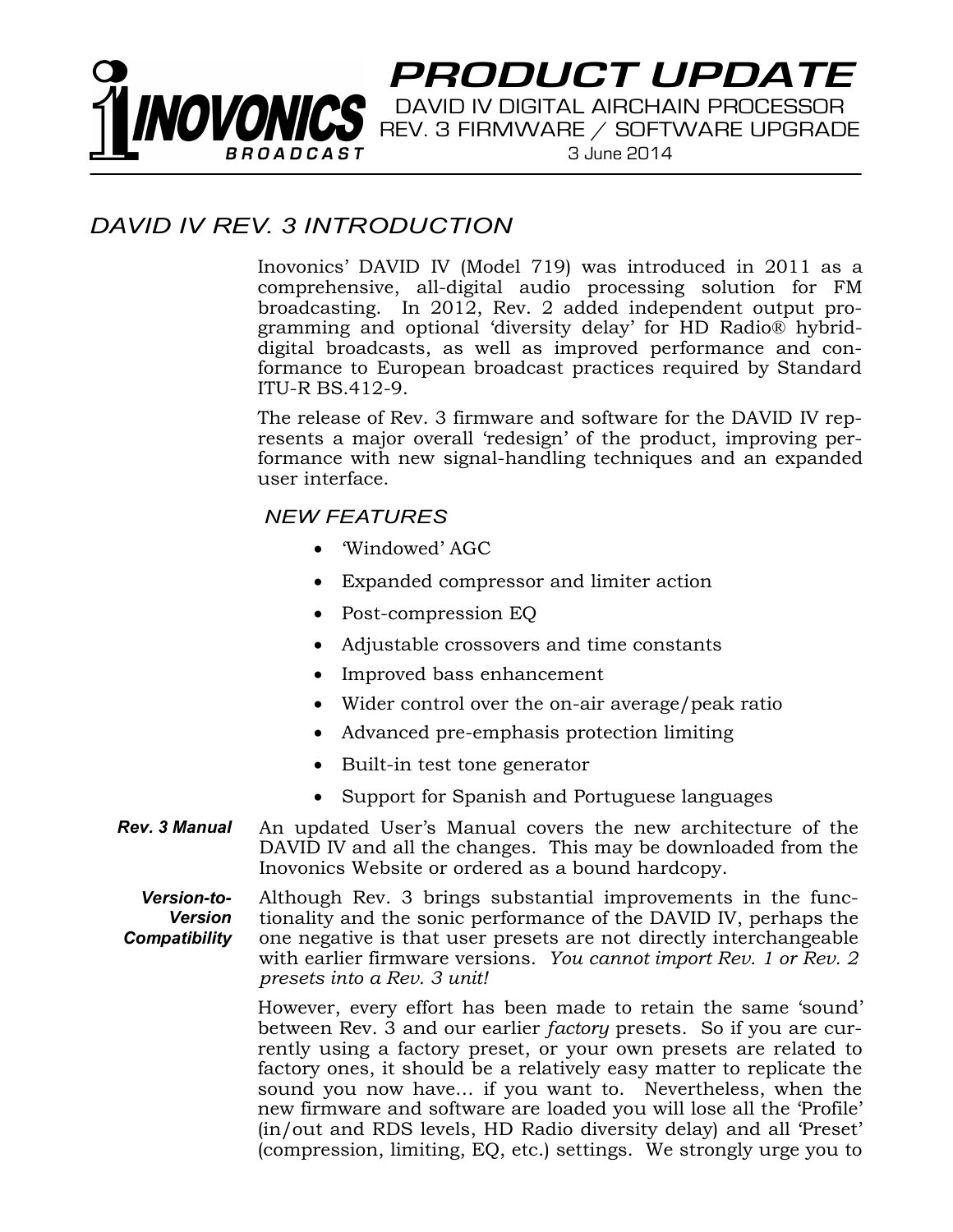make pencil-and-paper notes of all your settings before installing Rev. 3.

## **REV. 3 NEW FEATURES AND THEIR BENEFITS**

Listed here are the new features and performance improvements of Rev. 3, more or less in signal-path order.

- A test tone may be inserted either pre- or post-processing. This **Built-in Tone Generator** can prove an aid in system setup, can verify proper pre-emphasis selection, and help troubleshoot airchain problems.
- 'Windowed' AGC The fixed-rate AGC of earlier DAVID IV versions was slow to catch up with large variations in the program level. The 'windowed' AGC of Rev. 3 provides dual-rate input gain correction, with quick 'make-up' correction for levels that dip or blast suddenly. The width of the unobtrusive, slow correction window may be selected by the user, along with the rate for quick make-up gain/loss. In addition, the AGC now utilizes both r.m.s. and peak level sensing to provide a more consistent feed to downstream processing stages.
	- **Adjustable** The DAVID IV 5-band Multipressor has always utilized bands **Crossovers** with equal-octave-based widths. Rev. 3 brings the band crossovers under user control to yield even more flexibility in securing a sound that will complement your station's format.
- **Multipressor** Rev. 3 brings attack and release times for the five bands of com-**Time Constants** pression under user control. Bands can assume peak or average response to the program signal, or even a combination. Adjusting the time constants makes a big difference in how the DAVID IV sounds. Our only advice with respect to this is to head back toward factory preset values for your settings if things don't sound quite right.
	- In earlier versions of the DAVID IV the five bands of graphic Postequalization adjusted gain going *into* the individual compressors. **Compression Graphic EQ** Instead of providing a direct 1:1 cause and effect in that case, each band got busier, not necessarily louder. Rev. 3 places the equalization *after* compression, giving a much more predictable and uniform control over the spectrum profile.
	- The combination of separate compression, overdrive, clipping, fil-**Bass Effects** tering and phase alignment of the very low-bass portion of the spectrum has been simplified to a degree, bringing more 'musicality' to this bass-augmentation section.
- **Peak Control** Inovonics' proprietary PIPP\* limiter, as well as the normal limiting and ITU-R BS.412.9 functions, all benefit from new algorithms **Enhancements** that better define the ultimate average/peak ratio of the program signal. In other words, the user is now able to control *program density* with greater range and precision.
	- **Redesigned** The DSP routine for the independent HF limiter for FM has been **HF Limiter** revised to better mask clipping artifacts. Clipping is used in tandem with HF limiting to protect that part of the program subjected to FM pre-emphasis without sacrificing a 'bright' top-end.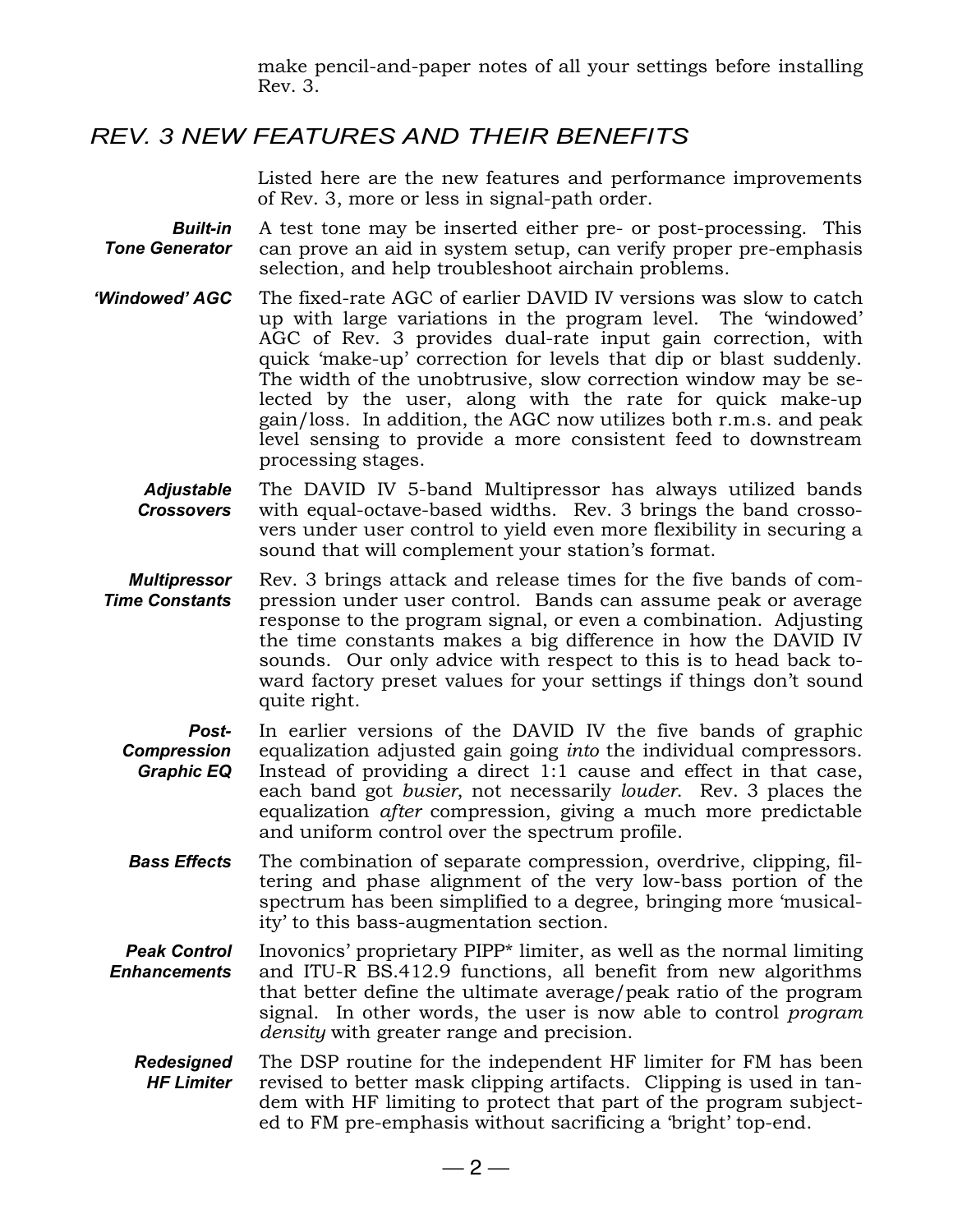## **INSTALLING THE NEW FIRMWARE**

- **Warning #1** Always use a hard-wired network connection to install new firmware. The DAVID IV manual gives instructions for a couple of ways to do this. A Wi-Fi or other haphazard link for this important update process could cause irrevocable data loss and require factory reinstallation of the firmware.
- **Warning #2** This firmware update will restore the DAVID IV to Rev. 3 factory defaults. All level, processing setups and user presets will be *overwritten (i.e.: LOST!)*, and as mentioned earlier, performing a Profile Save before proceeding with this update will NOT protect your level and other setup parameters or any of your processing presets. Trust us that the Rev. 3 upgrade is worth any inconveniences.
- The Rev. 3 firmware update is supplied free of charge on a CD-**Firmware Update Files** ROM, or may be downloaded as a 'zipped' folder containing the relevant files. The firmware update is 'bootloaded' into the DAVID IV from any computer on the same network.

Please refer to your DAVID IV Users Manual, which details the firmware bootloading (installation) process. This is found on Page 59 of your Rev. 2 manual, and on Page 63 of the new Rev. 3 manual.

## **RUNNING REV. 3 SOFTWARE**

Once the new Rev. 3 firmware is installed in a DAVID IV, the unit must be controlled with Rev. 3 software. Rev. 3 software is distributed as an installation routine for any Windows PC, WinXP or later, and may be downloaded from the Inovonics Website.

*NOTE:* Running the PC installer to put Rev. 3 software on your computer will automatically remove the earlier software version.

## TWEAKING THE DAVID IV, REV. 3

The greater part of the Rev. 3 user interface remains quite similar to the earlier versions, but many of the DSP routines that produce the final processing result have been radically changed.

As with previous versions of the DAVID IV, and with audio processing in general, there are no hard-and-fast rules. You have to use your ears and experiment quite a lot to arrive at settings that will satisfy station personnel. Despite your urge to get in and get the job done, do consult with your PD, station manager and others who may not hear things the same way you do.

Here are a few guidelines for setting-up the DAVID IV, with emphasis on the parts that have undergone radical changes.

AGC AGC correction creeps slowly within the 'window'; small variations in input level will continue to be corrected in a very subtle manner. Once the level is out of the window, however, gain correction is speeded-up. You have control over the size of the win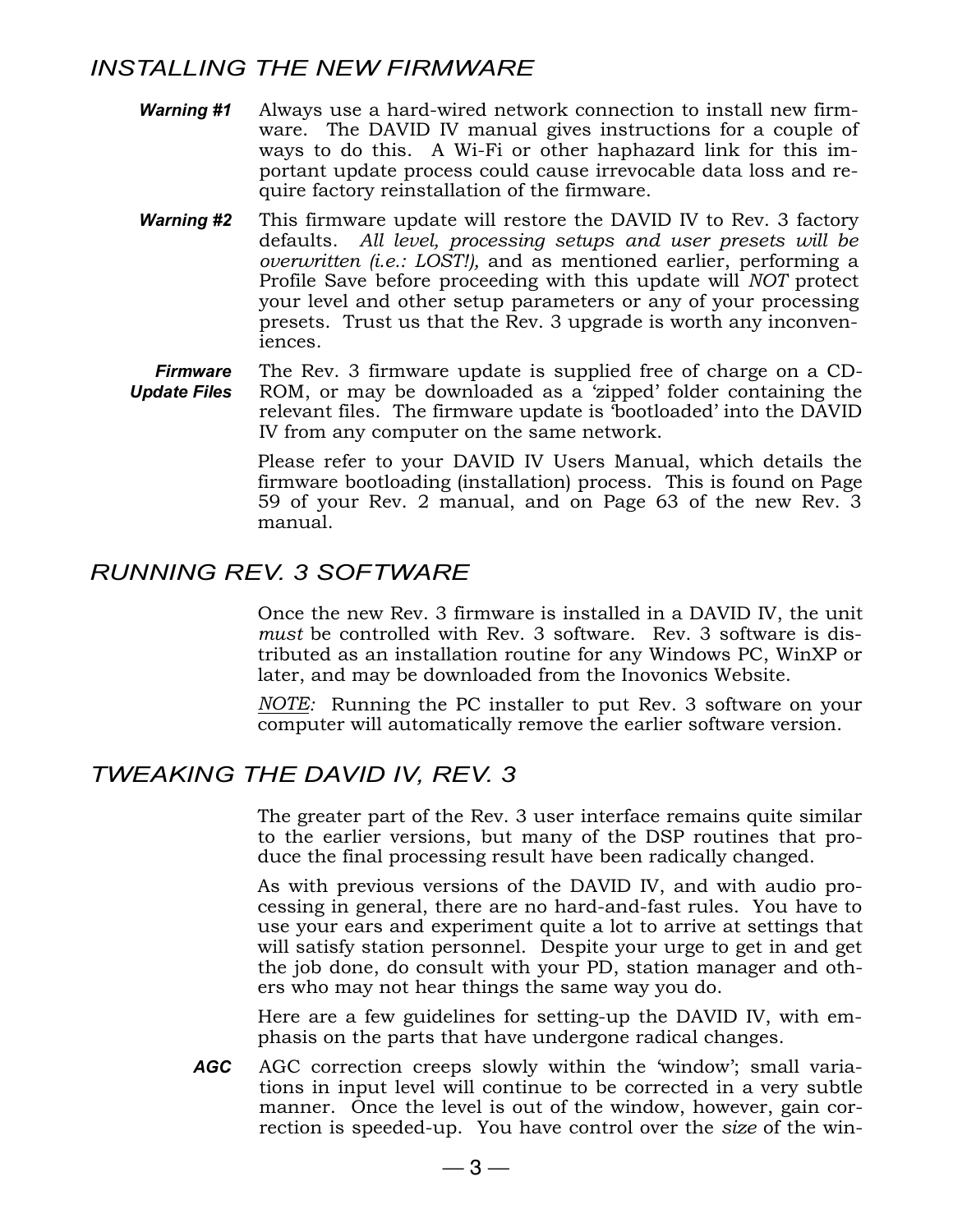dow and the gain-makeup rate outside the window.

When you evaluate AGC action, be sure to include voice tracks (solo speech), not just your music program sources.

- **Compressor** The Master Drive control associated with the Multipressor has **Drive** been given greater range than it had in previous versions. Our rationale was to allow the user to back the Multipressor completely out of compression, even with short attack time constants. The full 30dB range of the control will seldom be used, so please double-check what you've done if your settings are within a few dB of either end of the slider.
- Beginning with our earliest analog processors, we have always felt **Band Crossovers** that equal-octave-based bands sound the best. Rev. 3 gives you the option to place crossovers at different points, however, and this may work to your advantage with certain formats. If things sound strange after moving the crossovers around, take advantage of the multiple User Presets so that you can A/B between a preset with your choice of crossovers, and a preset that's essentially the same except that it uses the factory-default crossovers of 125Hz, 450Hz, 1450Hz and 5kHz.
- Be careful here... be *very* careful. This is an area where you can **Compressor** really mess-up your sound. We recommend using these controls **Time Constants** either to give the compression section a slow, average response (even if you opt for increasingly shorter time constants in the upper bands) OR more of a peak response. Big variations in time constants between bands will not sound good... believe us. Factory Presets have been created after much group critical-listening. Try to keep close to these choices, or at least revert back to them if you run into trouble.
	- As you move the EQ sliders up and down, you are going to notice **Equalization** more of a change than with earlier firmware versions. Previously, equalization was a second-order effect as the band *energy* was altered. Now it's strictly the recombining *level* that is being changed, with more apparent EQ 'action' being the result.
	- **Bass Effects** We've installed an IN/OUT switch here, so you can now quickly A/B the effect of this section on your sound. When making these adjustments, be sure that you have a speaker system that is relatively flat down to 30Hz, otherwise you *will* over-EQ the bass... and that's not good.
	- **Limiter Drive** Along with increasing the range of the Multipressor Master Drive control, we have similarly expanded the Limiter Drive range. Rather than incorporate servo action within the Multipressor block (to keep the output more or less constant), we now trust you to tweak Limiter Drive to adjust for a variable Multipressor output. In other words, if you *increase* Master Drive to the Multipressor, you will probably have to *decrease* Limiter Drive to maintain a specified amount of limiting.
- This control, which strives to establish a fixed average-to-peak **Limiter Density** ratio of the limited program signal, is now calibrated in dB, with a range of -5dB to +5dB. What this means is, that at a setting of OdB, you will have more-or-less 'normal' program dynamics.